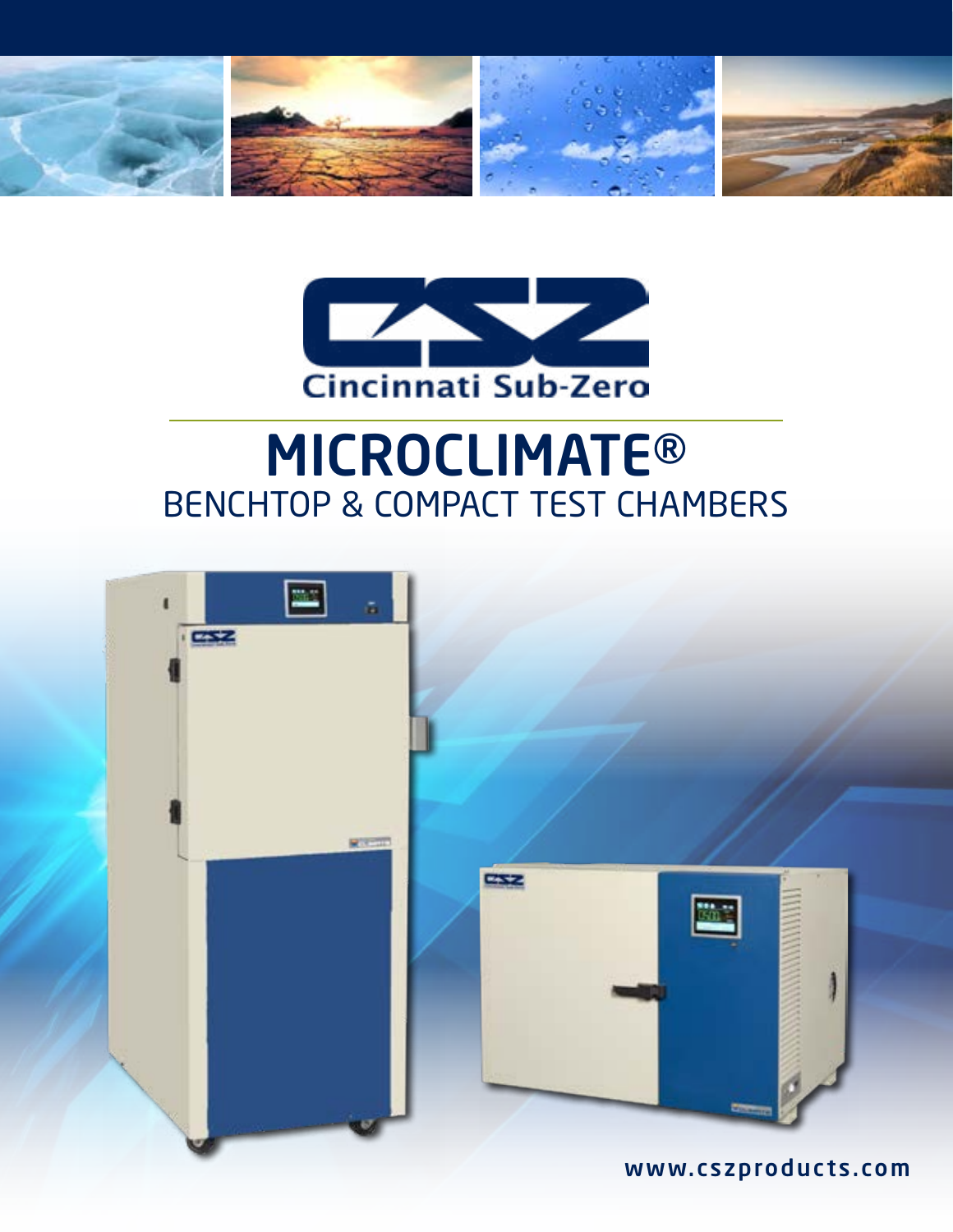### MicroClimate® Chambers

These chambers are designed to provide users with a compact chamber for testing small components and products for a variety of industries. Whether you need to perform temperature cycling tests or expose your product to steady state temperature environments, these chambers will maintain precise and accurate temperature/humidity control throughout your test. Choose from benchtop and reach in models to fit your laboratory testing needs.



MicroClimate Benchtop Temperature Chamber shown in the stacked position.

**MicroClimate** chambers simulate a full range of temperature and/or humidity conditions.

### Compact Size Saves Space

Temperature and Humidity testing combined with a small footprint make the MicroClimate the number one choice for testing small components and products. Customers also save valuable floor space in their test laboratory.

### Quality & Reliability

The MicroClimate is designed with quality in mind. Each unit is carefully constructed with fully welded seams and ports to prolong chamber life. Each chamber is inspected at each point of the production process and fully tested prior to leaving our facility.

### Easy Installation

Benchtop and 115V upright models offer easy installation at any location.

### Stackable Design Offers Flexibility

Benchtop models may be stacked saving floor space and allowing for manual thermal shock testing.

### Performance to Fit Your Application

Select from your choice of 115V or 230V models for faster heating & cooling performance. The NEW MC-3-1-1-HAC rapid cycling model now has cooling transition rates of 5ºC/min.\* \*Based on 85°C to -40°C

#### **Standard Features**

- **Shelf Supports**
- 2" Access Port with Plug (MCB-1.2)
- 3" Access Port with Plug (MC-3)
- **Leveling Legs (MC-3)**
- Humidity Demineralizer Filter\*
- Solid State Humidity Sensor\*
- EZT-430S Touch Screen Controller
- Ethernet Control and Monitoring
- **RS-232 Computer Interface**
- **Refrigeration Service Taps**
- **-** Refrigeration High Temperature Protection
- Zero Ozone Depletion Refrigeration

\* Humidity Units Only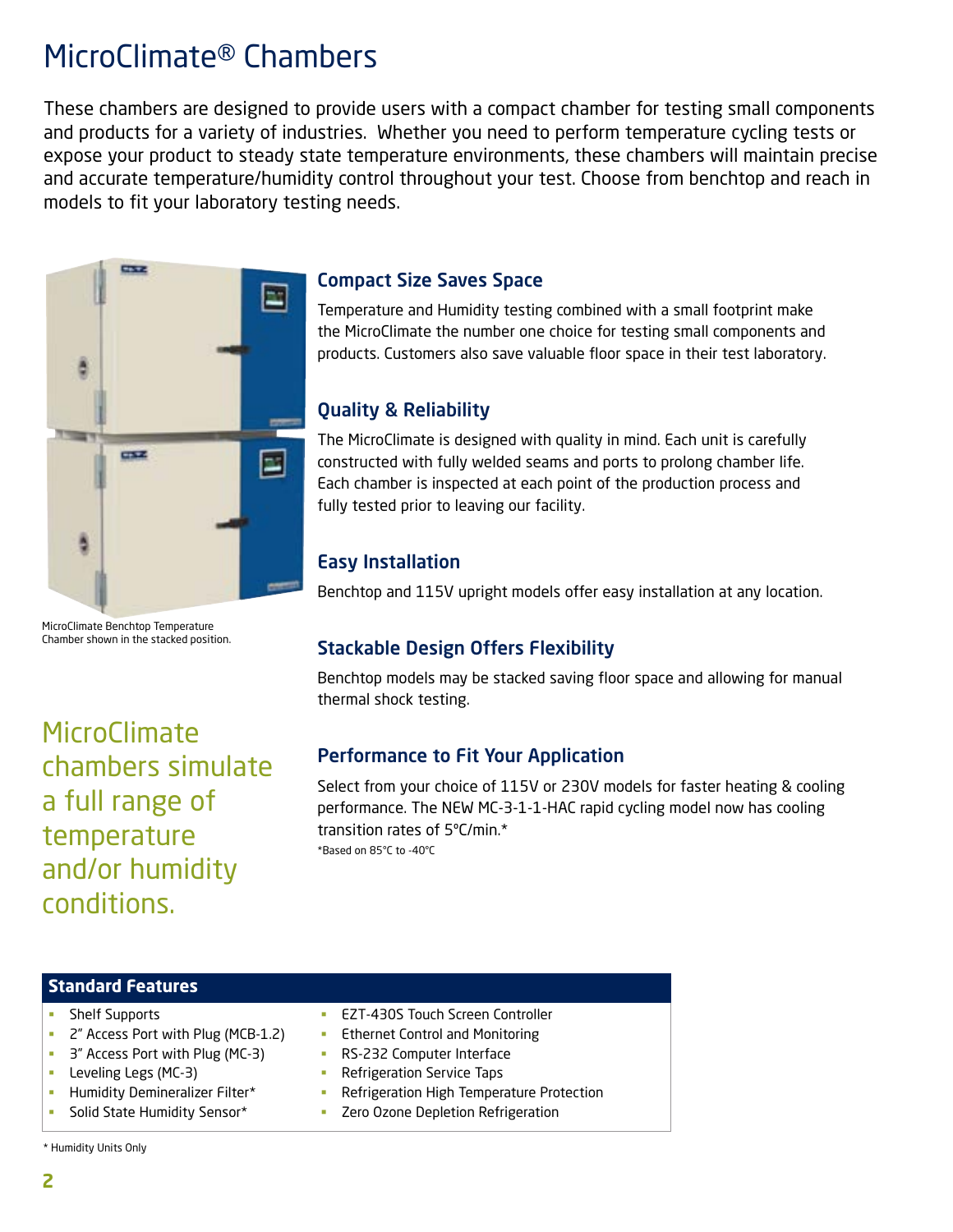

| <b>Workspace Volume</b>  | 1.2 cu. ft. (34 L)                                     | 3 cu. ft. (85 L) |
|--------------------------|--------------------------------------------------------|------------------|
| Temperature Range        | <b>Single Stage:</b> -30°C to +190°C (-22°F to +375°F) | ۰                |
|                          | -68°C to +190°C (-90°F to +375°F)*<br>Cascade:         |                  |
| <b>Optional Humidity</b> | 10% to 95% RH                                          |                  |

\*Ultimate low for MC(H)-3-.33-.33-HAC models is -65°C

**CAST COM** 

#### **Optional Accessories**

- Shelves
- **Access Ports**
- **•** Optional Cart with Casters (MCB)
- **Viewing Window with Interior Light**
- **LN2 Boost**
- Recirculating Water
- Dry Air Purge (MC-3)
- **IEEE-488 Interface**
- **Chart Recorder**
- **•** Digital Display Temp. Limit & Alarm
- **50 Hz. Operation**
- **Watlow F4 Controller**
- Windows-Based Software Package to control monitor up to 31 chambers

**Optional equipment is economically priced to enhance performance and customize your chamber to meet your needs. A complete selection of optional accessories are available.**



MC-3 shown with optional window and humidity

**WIF**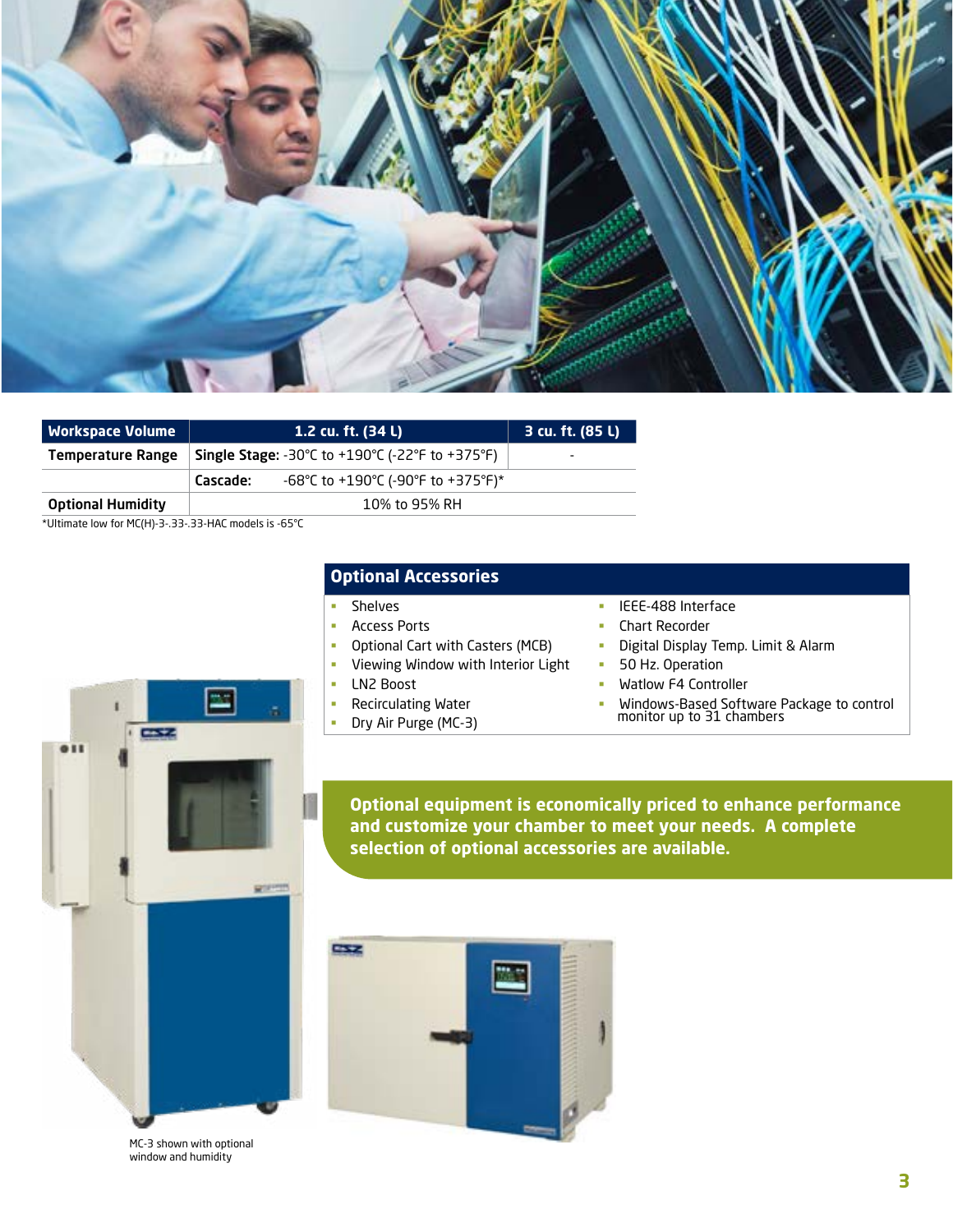## EZT-430S Touchscreen Controller

### The Next Generation Controller with Smartphone Technology

### Communications & Connectivity

- Remotely monitor and/or Control the chamber for anytime, anywhere acces from any device (PC, smarphone or tablet) using LAN/VNC.
- Alarm notification system sends email and/or text phone messages in the event of a test chamber alarm, saving valuable tests while reducing downtime.
- Multiple chambers may also be controlled using VNC or optional EZ-View PC software to monitor control CSZ chambers and download profiles.
- **Ethernet TCP/IP, EIA-232, EIA-485 communications.**

### Data Logging

- Data logging with custom file names/length, ID numbers, digital signatures and unlimited number of operator notes saved to data file.
- Easily download profiles, alarm files, audit trail files and data files using USB or email from controller in a compatible .csv file format for ease of use. Also import profiles to other chambers saving valuable profile entry time.
- Files may also be automatically backed up daily for hassle-free file management using FTP. FTP/FileWeb/DataWeb (LAN/WAN).
- Access data files directly from controller or PC.
- **Open and plot historical data files.**
- Data logging supports both system and operator digital signatures for quality and regulatory requirements.
- Audit trail files tracks changes in settings by each user.
- Data Files may be easily graphed with free PC Data Viewer software for printing or saving a graph as a .jpg.



|    |      |   | 85.0 |  |  |
|----|------|---|------|--|--|
|    |      |   |      |  |  |
|    | 6.5% |   |      |  |  |
|    |      |   |      |  |  |
| Hu |      | ø |      |  |  |







Data Logging

### Remotely monitor and control from any device!

Receive email/text message alarms.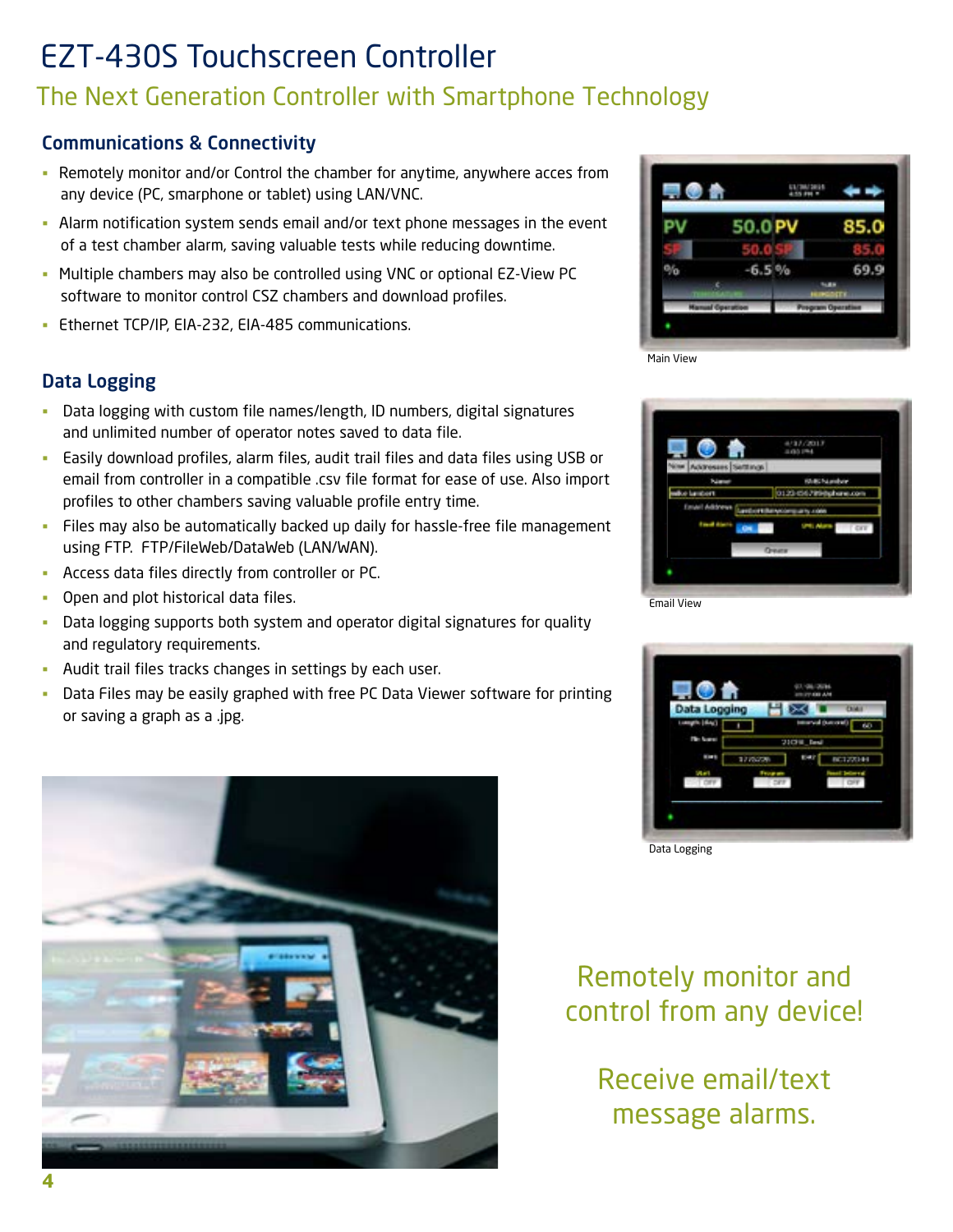

#### User Convenience & Flexibility

- Real time & historical trend graphs. Plot two sets of data, one on each axis.
- Unlimited number of profiles. Each profile up to 64 steps with up to 3 events per loop.
- **Profile status view.**
- <sup>-</sup> 11 languages one setting updates icons, menus and help screen.
- Access alarm history files and view detail for troubleshooting.
- Notification window accessed by pressing the date/time field in the icon bar includes current PV and SP, name of active profile, alarm status, data logging, current user, IP address web/VNC status, and SD storage remaining.

### Enhanced Functionality

- **Selectable power failure/recovery options.**
- **Fully configurable alarm settings.**
- Full system security allows up to 30 different users with four different levels of security.
- **Import/export configuration settings to other controllers saving time.** (Personalized to your use)



Trend Graph



language Setting



Security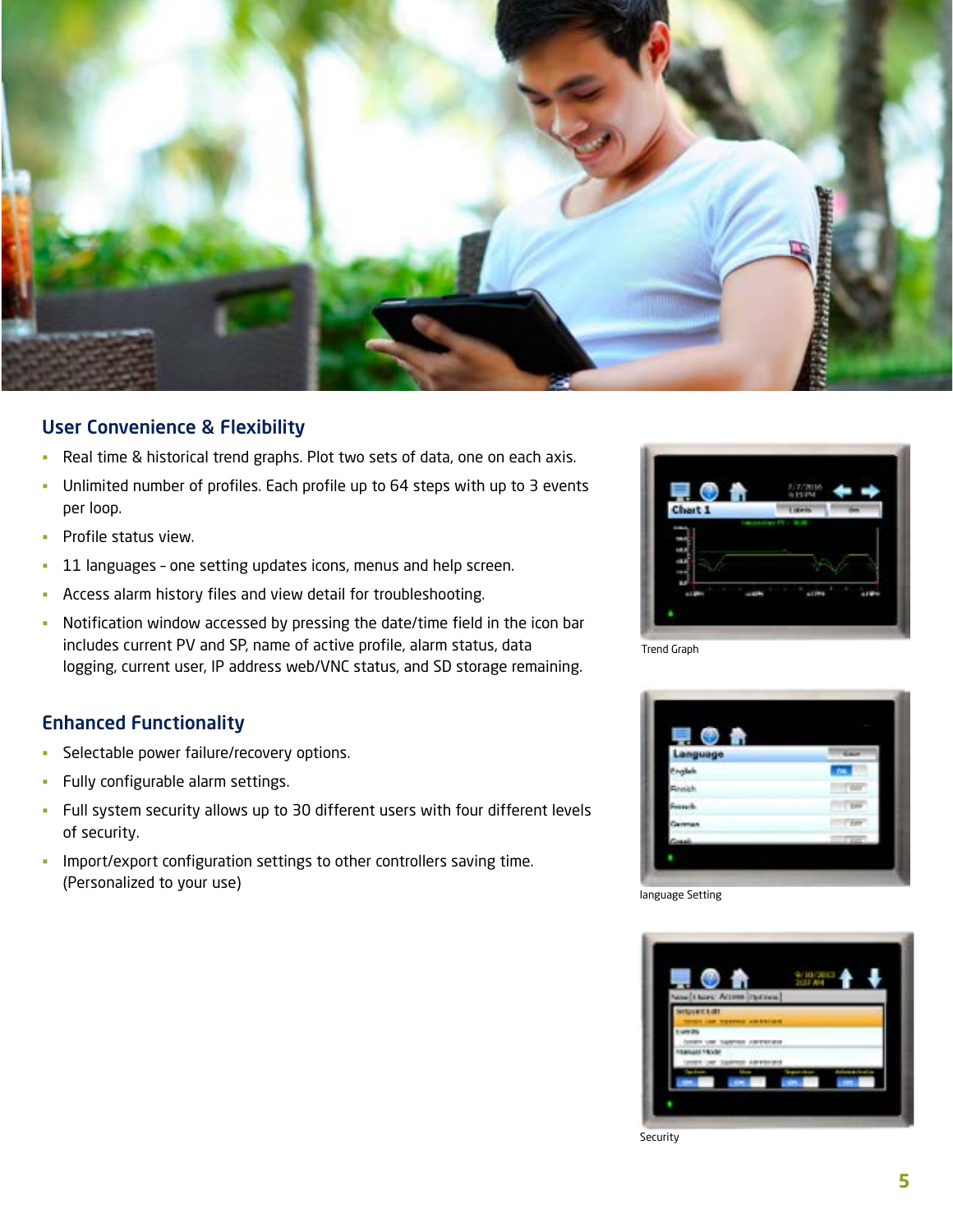## MicroClimate Specifications

| <b>Physical Specifications</b>       |                                                                    |                                                           |  |  |  |  |  |
|--------------------------------------|--------------------------------------------------------------------|-----------------------------------------------------------|--|--|--|--|--|
| <b>Model</b>                         | MCB(H)-1.2 Benchtop                                                | MC(H)-3 Upright                                           |  |  |  |  |  |
| <b>Workspace</b><br><b>Volume</b>    | 1.2 cu. ft. (34 Liters)                                            | 3 cu. ft. (85 Liters)                                     |  |  |  |  |  |
| <b>Interior</b><br><b>Dimensions</b> | $16"$ W x $11"$ D x $12"$ H<br>$(40.64cm \times 28cm \times 30cm)$ | $17"$ W x $17"$ D x $18"$ H<br>(43.2cm x 43.2cm x 45.7cm) |  |  |  |  |  |
| <b>Exterior</b><br>Dimensions*       | 37" W x 32" D x 28" H<br>(94cm x 81cm x 71cm)                      | 27.5" W x 38.75" D x 65.5" H<br>(70cm x 98.43cm x 166cm)  |  |  |  |  |  |

\* Add approximately 6" (15cm) to exterior width for humidity units. Addition of certain options may increase dimensions.

| <b>MicroClimate Performance</b> |                                                                   |                          |                 |                 |                                                                   |                |                 |                          |                 |                |
|---------------------------------|-------------------------------------------------------------------|--------------------------|-----------------|-----------------|-------------------------------------------------------------------|----------------|-----------------|--------------------------|-----------------|----------------|
|                                 | <b>Cooling Performance</b><br>with Empty Chamber in Minutes from: |                          |                 |                 | <b>Heating Performance</b><br>with Empty Chamber in Minutes from: |                |                 |                          |                 |                |
|                                 | $24^{\circ}C$                                                     |                          |                 |                 | $24^{\circ}$ C                                                    |                | $-25^{\circ}$ C | $-34^{\circ}$ C          | $-68^{\circ}$ C |                |
|                                 | $-18^{\circ}$ C                                                   | $-25^{\circ}$ C          | $-40^{\circ}$ C | $-54^{\circ}$ C | $-68^{\circ}$ C                                                   | $94^{\circ}$ C | 190°C           | $24^{\circ}$ C           | $24^{\circ}C$   | $24^{\circ}C$  |
| MCB(H)-1.2-.33-H/AC             | $12 \overline{ }$                                                 | 20                       |                 |                 | -                                                                 | 10             | 35              | 8                        |                 |                |
| MCB(H)-1.2-.33-.33-H/AC         | $\overline{\phantom{a}}$                                          | $\sim$                   | 25              | 35              | 60                                                                | 10             | 35              | $\overline{\phantom{a}}$ | 10              | 15             |
| MC(H)-3-.33-.33-H/AC            |                                                                   | ٠                        | 35              | 65              | 110 <sup>1</sup>                                                  | 20             | 75              | ٠                        | 20              | 25             |
| MC(H)-3-.5-.5-H/AC              | $\overline{\phantom{a}}$                                          | $\overline{\phantom{a}}$ | 22              | 32              | 48                                                                | 6              | 18              | $\blacksquare$           | 7               | 8              |
| MC(H)-3-1-1-H/AC                |                                                                   | $\sim$                   | 12 <sup>2</sup> | 16              | 24                                                                | 2.5            | 10              | ٠                        | 3.5             | $\overline{4}$ |
| MC(H)-3-1.5-1.5-H/AC            |                                                                   |                          | 9               | 12              | 20                                                                | 2              | 10              | $\overline{\phantom{a}}$ | 3.5             | 4              |

<sup>1</sup> MC(H) -3-.33.33-H/AC model rated to -65°C

Performance is based on 60 Hz. operation and a 24°C ambient. Certain options may affect performance. For 50 Hz operation, stated performance and air flow will be less. Specifications are subject to change.

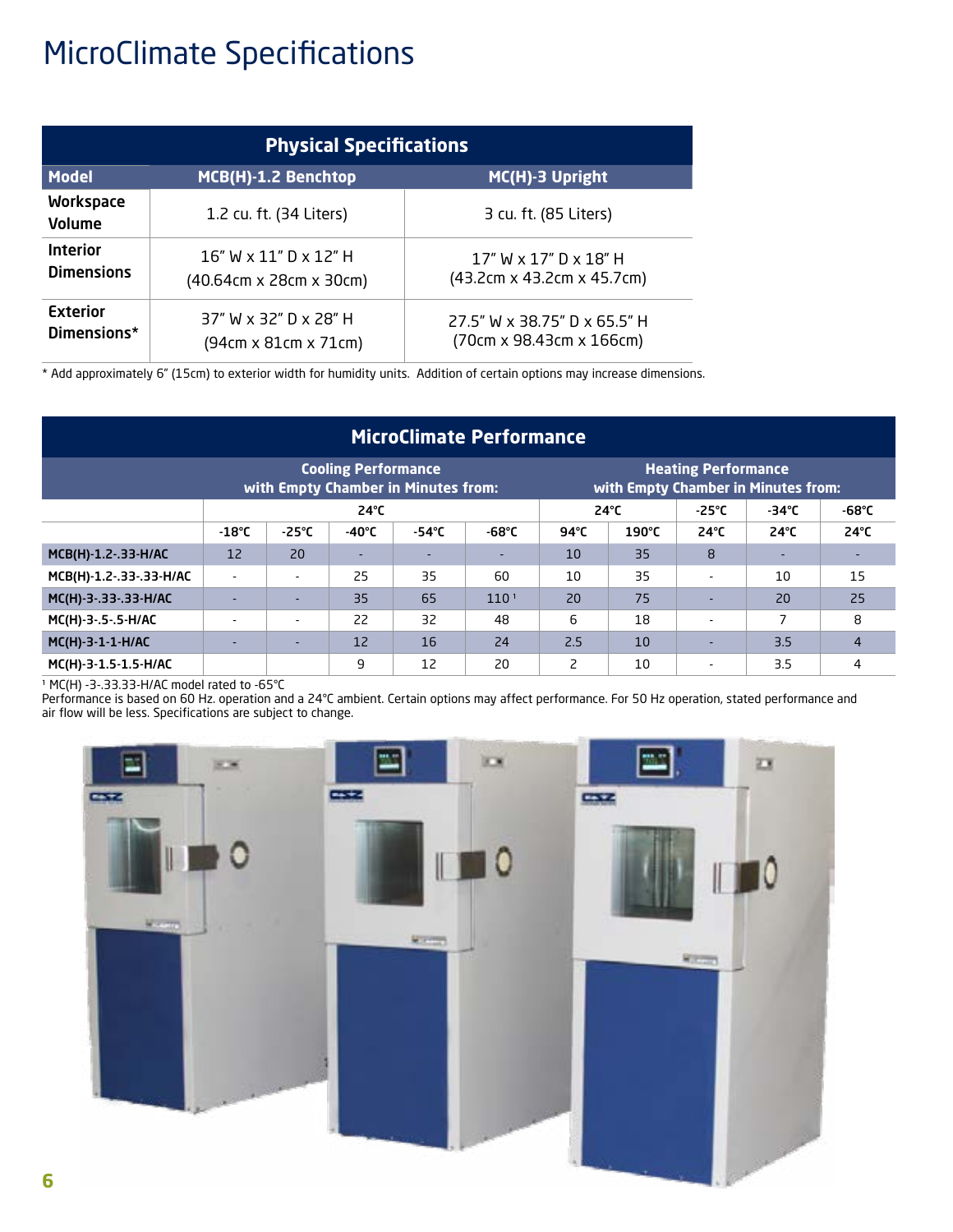

|                         |                          | <b>Live Load Capacity</b> | <b>Electrical Power Requirements</b> |       |      |                            |  |  |
|-------------------------|--------------------------|---------------------------|--------------------------------------|-------|------|----------------------------|--|--|
|                         |                          | <b>Watts</b>              |                                      |       |      | <b>Minimum Amp Service</b> |  |  |
| Model                   | 0°C                      | $-18^{\circ}$ C           | $-40^{\circ}$ C                      | -54°C | 115V | <b>230V</b>                |  |  |
| MCB(H)-1.2-.33-H/AC     | 200                      | 150                       |                                      |       | 20   | 16 <sup>1</sup>            |  |  |
| MCB(H)-1.2-.33-.33-H/AC | $\overline{\phantom{0}}$ | $\overline{\phantom{a}}$  | 175                                  | 100   | 20   | 16 <sup>1</sup>            |  |  |
| MC(H)-3-.33-.33-H/AC    | $\overline{\phantom{a}}$ | $\overline{\phantom{a}}$  | 175                                  | 100   | 20   |                            |  |  |
| MC(H)-3-.5-.5-H/AC      | $\overline{\phantom{a}}$ | $\overline{\phantom{a}}$  | 350                                  | 250   |      | 30 <sup>2</sup>            |  |  |
| MC(H)-3-1-1-H/AC        | -                        | $\overline{\phantom{a}}$  | 800                                  | 500   |      | 40 <sup>2</sup>            |  |  |
| MC(H)-3-1.5-1.5-H/AC    |                          | $\overline{\phantom{a}}$  | 950                                  | 600   |      | 25 <sup>1</sup>            |  |  |

<sup>1</sup> Models available in 230V/50Hz. Contact factory for 230V/60Hz requirements.

² Models available in 230V/50/60Hz